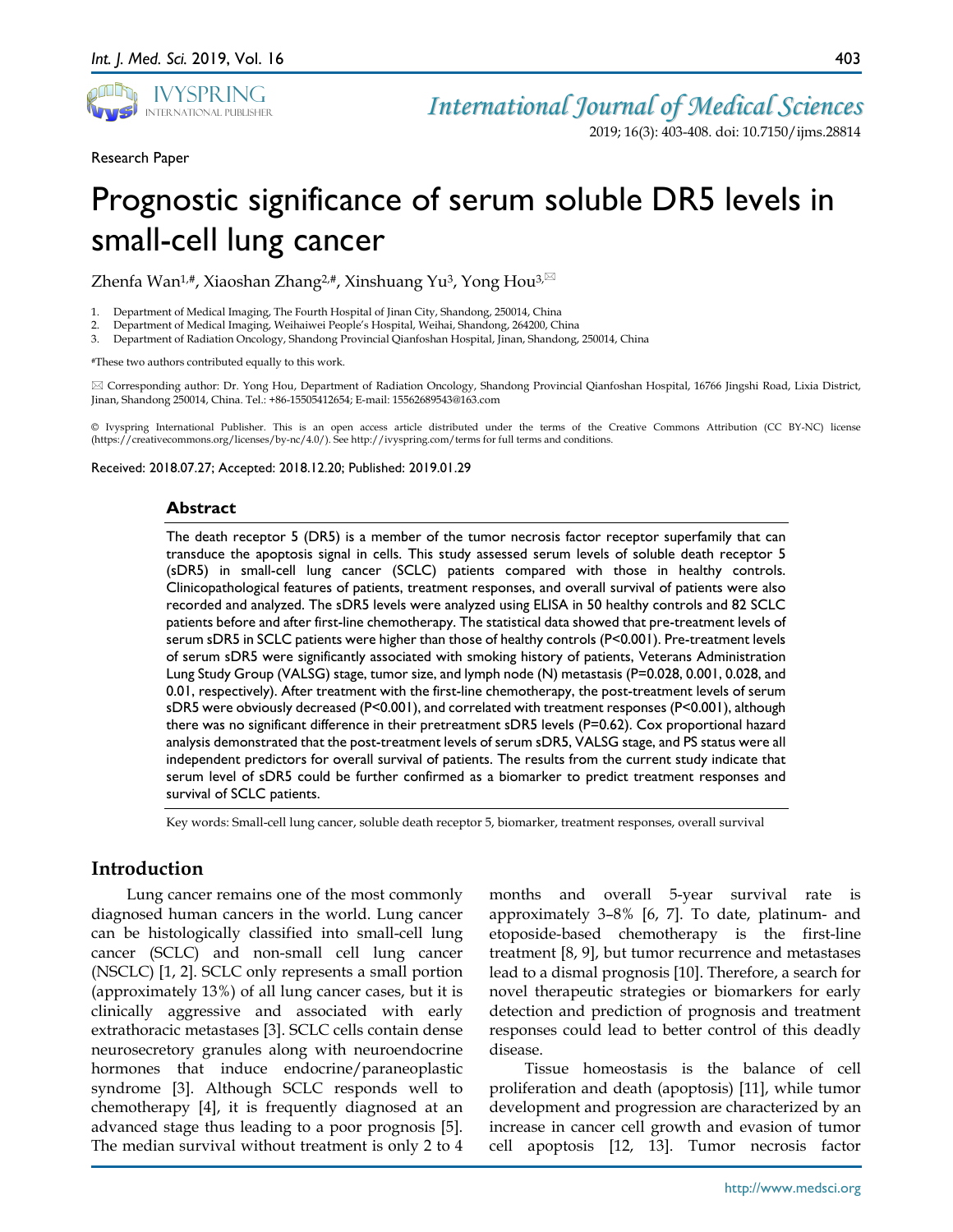(TNF)-related apoptosis-inducing ligand (TRAIL) is a member of the TNF superfamily that can induce tumor cells to undergo apoptosis [14-16]. Activated TRAIL binds to the death receptor and subsequently induces caspase activation and cell apoptosis [14-16]. To date, five death or decoy receptors have been discovered that bind to TRAIL: death receptor 4 (DR4 or TRAIL-R1), DR5 (or named as TRAIL-R2), DcR1 (TRID/TRAIL-R3), DcR2 (TRAIL-R4), and the soluble receptor osteoprotegerin [17]. DR5 can transduce the apoptosis signal in cells [18, 19], but DR5 overexpression has been indicated in several types of human cancers, including colon, lung, cervical cancers and head and neck squamous cell carcinoma [16, 20-24]. Another previous study showed that the endoplasmic reticulum (ER) stress induced DR5 transcription and apoptosis in colon cancer HCT116 cells [25], although soluble DR5 (sDR5) levels were upregulated and significantly associated with poor prognosis of patients with NSCLC [26]. Thus, in this study, we first assessed serum sDR5levels in SCLC versus healthy controls, investigated the clinicopathological features of SCLC patients, and predicted treatment responses and overall survival of patients. We sought to provide insightful information regarding sDR5 as a biomarker to predict treatment responses and overall survival of SCLC patients.

## **Patients and methods**

## **Patients**

In this retrospective case–control study, we obtained serum samples from 82 SCLC patients (47 males and 35 females) who underwent treatment in Shandong Provincial Qianfoshan Hospital (Jinan, China) between January 2010 and April 2013. All patients were histologically or cytologically confirmed as SCLC cases; however, any patients who received surgery were excluded from this study, while patients receiving any previously systemic therapy within 6 months were also excluded. The SCLC patients were staged according to the Veterans Administration Lung Cancer Study Group (VALSG) staging system [27] and all patients were required to have a dimensionally measurable disease through chest radiograph or computed tomographic (CT) scanning. The patients were randomized to receive standard (up to 6-cycle) treatment with etoposide and cisplatin (EP) or etoposide and carboplatin (CE), with or without radiotherapy. The therapeutic dose was adjusted according to each patient's physical condition. Patients were followed up regularly with physical examinations, blood chemistry analysis, ultrasound examination of the abdomen, X-ray or CT scanning of the chest, brain CT or MRI, and scintigraphy of the skeleton.

In addition, we also collected blood samples from 50 healthy controls who visited our hospital for annual health check-ups and who were matched to the SCLC cases by age and gender. The study was approved by the Ethics Committee of Shandong Provincial Qianfoshan Hospital and written informed consent was obtained from each patient.

## **Evaluation of therapy responses**

All patients received up to 6-cycle randomized treatment with EP or CE with or without radiotherapy and were followed up regularly. The tumor response was measured using the Response Evaluation Criteria In Solid Tumors criteria [28] 4 to 6 weeks after completion of all therapy, which includes complete response (CR, no residual tumor lesions), partial response (PR, more than one-third smaller in tumor lesion), stable disease (SD, no change in tumor lesion) and progressive disease (PD, increase in size of tumor lesion).

These patients were followed up regularly and the last follow-up was conducted on July 1, 2018. We then calculated the overall survival (OS) of each patient, which was defined as duration (months) from disease diagnosis to death or to the patient's last visit. The initial recurrence was categorized as loco-regional recurrence or distant metastasis, depending on location of the recurred tumor lesion.

## **Enzyme linked immunosorbent assay (ELISA)**

Serum level of sDR5 was assessed by using a solid phase sandwich ELISA kit (cat. #IB-17792; Jianglai Inc., Shanghai, China) according to the manufacturer's protocol. Our preliminary experiments assessed the detection range of 2–70 pg/ml of sDR5 and the A450 value was used to draw the standard curve to normalize the level of sDR5. The ELISA was in duplicate and repeated at least once with similar results.

## **Statistical analysis**

Serum sDR5 level was summarized as mean ± standard deviation. Difference between two groups was analyzed by using Student's *t* test. The Kaplan–Meier curve was used to plot overall survival and the log-rank test was performed to generated *p* values stratified by sDR5 levels. The Cox's regression model was used to analyze independent predictors for overall survival of these patients against different clinicopathological features and serum level of sDR5. The receiver operating characteristics (ROC) curve was used to analyze the cut-off values of serum levels of sDR5 in patients with SCLC and healthy controls, while the area under the curve (AUC) was also evaluated. A *p* value <0.05 was considered statistically significant. All statistical analyses were performed by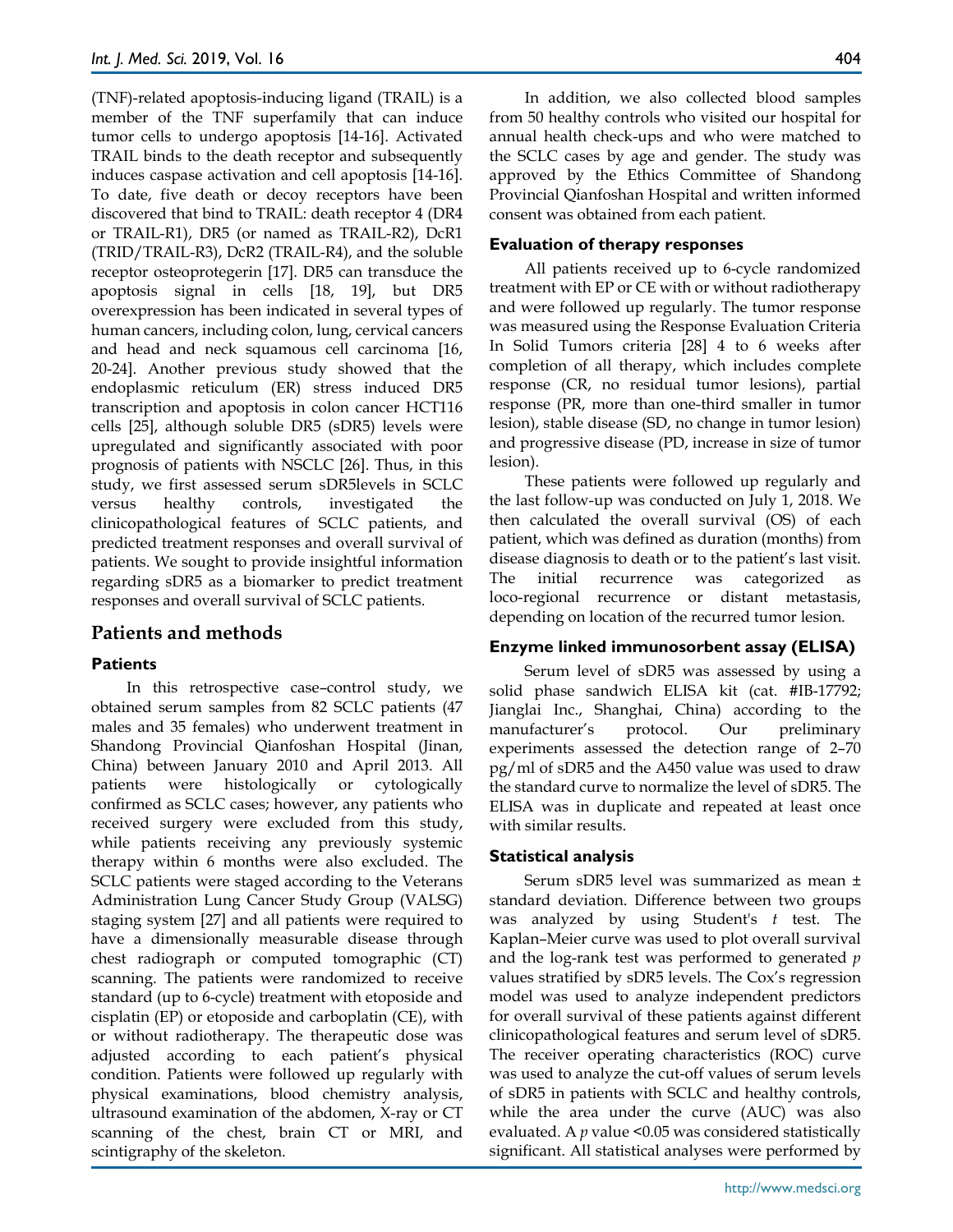using SPSS v13.0 software (SPSS Inc., Chicago, IL, USA).

## **Results**

#### **Patients' characteristics**

Among these 82 SCLC patients, there were 47 males and 35 females with a median age of 55 years old. Forty-three patients were ever tobacco smokers and 39 never smokers, while 48 patients were at LS-SCLC and 34 at ED-SCLC stages, and approximately half of these patients (n=40) had lymph node metastasis of SCLC. Most patients (n=62) received EP chemotherapy and radiotherapy (n=71). After therapy, 59 patients had CR or PR, whereas 23 patients had SD or even PD (Table 1). The median follow-up duration of these patients was 12 months (range between 3 and 33 months), while the median OS was 10 months, with 13 months for LS-SCLC patients and 8.5 months for ED-SCLC patients.

|                       | $n$ (%)    | sDR5 level (pg/ml) | $p$ -value |  |
|-----------------------|------------|--------------------|------------|--|
| Age (years)           |            |                    | 0.44       |  |
| Median (range)        | 55 (37-76) |                    |            |  |
| $<$ 55                | 38 (46.3)  | $18.56 \pm 0.74$   |            |  |
| $\geq 55$             | 44 (53.7)  | $19.29 \pm 0.61$   |            |  |
| Gender                |            |                    | 0.20       |  |
| Male                  | 47 (57.3)  | $19.47 \pm 0.71$   |            |  |
| Female                | 35(42.7)   | $18.25 \pm 0.56$   |            |  |
| PS                    |            |                    | 0.073      |  |
| $0 - 1$               | 63 (76.8)  | $19.42 \pm 0.53$   |            |  |
| $2 - 3$               | 19 (23.2)  | $17.40 \pm 0.99$   |            |  |
| Smoking history       |            |                    | 0.028      |  |
| Ever smoker           | 43(52.4)   | $19.94 \pm 0.65$   |            |  |
| Never smoker          | 39 (47.6)  | $17.86 \pm 0.66$   |            |  |
| Stage (VALSG)         |            |                    | 0.001      |  |
| LS-SCLC               | 48 (59.5)  | $17.69 \pm 0.47$   |            |  |
| ED-SCLC               | 34 (41.5)  | $20.73 \pm 0.85$   |            |  |
| Tumor size (cm)       |            |                    | 0.028      |  |
| $\leq$ 3              | 42.742.7)  | $17.75 \pm 0.71$   |            |  |
| > 3                   | 47 (57.3)  | $19.84 \pm 0.61$   |            |  |
| N status              |            |                    | 0.010      |  |
| positive              | 40 (47.8)  | $20.19 \pm 0.66$   |            |  |
| negative              | 42 (52.2)  | $17.77 \pm 0.63$   |            |  |
| Chemotherapy          |            |                    |            |  |
| EP                    | 62(75.6)   |                    |            |  |
| <b>CE</b>             | 20(24.4)   |                    |            |  |
| Radiotherapy sequence |            |                    |            |  |
| Concurrent            | 55 (42.7)  |                    |            |  |
| After-chemotherapy    | 36 (43.9)  |                    |            |  |
| None                  | 11 (13.4)  |                    |            |  |
| Responses             |            |                    | 0.80       |  |
| $CR + PR$             | 59 (72.0)  | $18.88 \pm 0.53$   |            |  |
| $SD + PD$             | 23(28.0)   | $19.13 \pm 1.03$   |            |  |

Serum levels of sDR5 were compared by Student's *t* test or the analysis of variance. Results are presented as the means ±standard deviation.sDR5, soluble death receptor 5; VALSG, Veterans Administration Lung Cancer Study Group staging system; LS-SCLC, limited-stage small-cell lung cancer; ED-SCLC, extensive-stage small-cell lung cancer; EP, etoposide+ platinum; CE, etoposide + cisplatin; CR, complete response; PR, partial response; PD, progressive disease; SD, stable disease.

#### **Upregulation of serum soluble DR5 level in SCLC patients**

The pre-treatment levels of serum sDR5 in SCLC group were  $18.95 \pm 4.80$  pg/ml, compared with  $10.89$ ± 6.72 pg/ml in the 50 healthy controls, indicating that the pre-treatment levels of serum sDR5 were significantly higher in SCLC patients than that of the healthy controls (P<0.001; Figure 1A). However, the level of serum soluble DR5 was downregulated after treating the patients with chemoradiotherapy (18.95  $\pm$ 4.80 pg/ml vs. 13.54 ± 3.75 pg/ml, P<0.001; Figure 1B).



**Figure 1.** Changes in serum levels of sDR5 in SCLC patients vs. healthy controls or pre-and post-treatment. (A) The blood samples were obtained from 82 SCLC patients and 50 healthy controls and then subjected to analysis of sDR5 levels using the ELISA. P<0.001 analyzed by using and Student's *t* test between SCLC and healthy controls. (B) Association of pre- and post-treatment levels of serum sDR5 in SCLC patients, P<0.001 using Student's *t* test.

## **Association of pretreatment levels of serum sDR5 with clinicopathological characteristics from SCLC patients**

We then plotted the ROC curve to assess the cut-off value of pretreatment serum sDR5 levels and found 14 pg/ml as the cut-off value for high vs. low levels of serum sDR5. We then associated sDR5 expression with clinicopathological characteristics from SCLC patients. Our data showed that there was no association of sDR5 expression with age (P=0.44, Figure 2A), gender (P=0.207; Figure 2B), or performance status (PS; P=0.073). However, serum sDR5 level was significantly associated with smoking history, VALSG stage, tumor size, and SCLC lymph node metastasis (Figure 2).

#### **Association of serum sDR5 levels with treatment response**

After treating patients with chemoradiotherapy, the objective response rate  $(CR + PR)$  was 72% (59 out of 82 patients) and the non-response rate  $(SD + PD)$ was 28% (23 of 82 patients). We then associated serum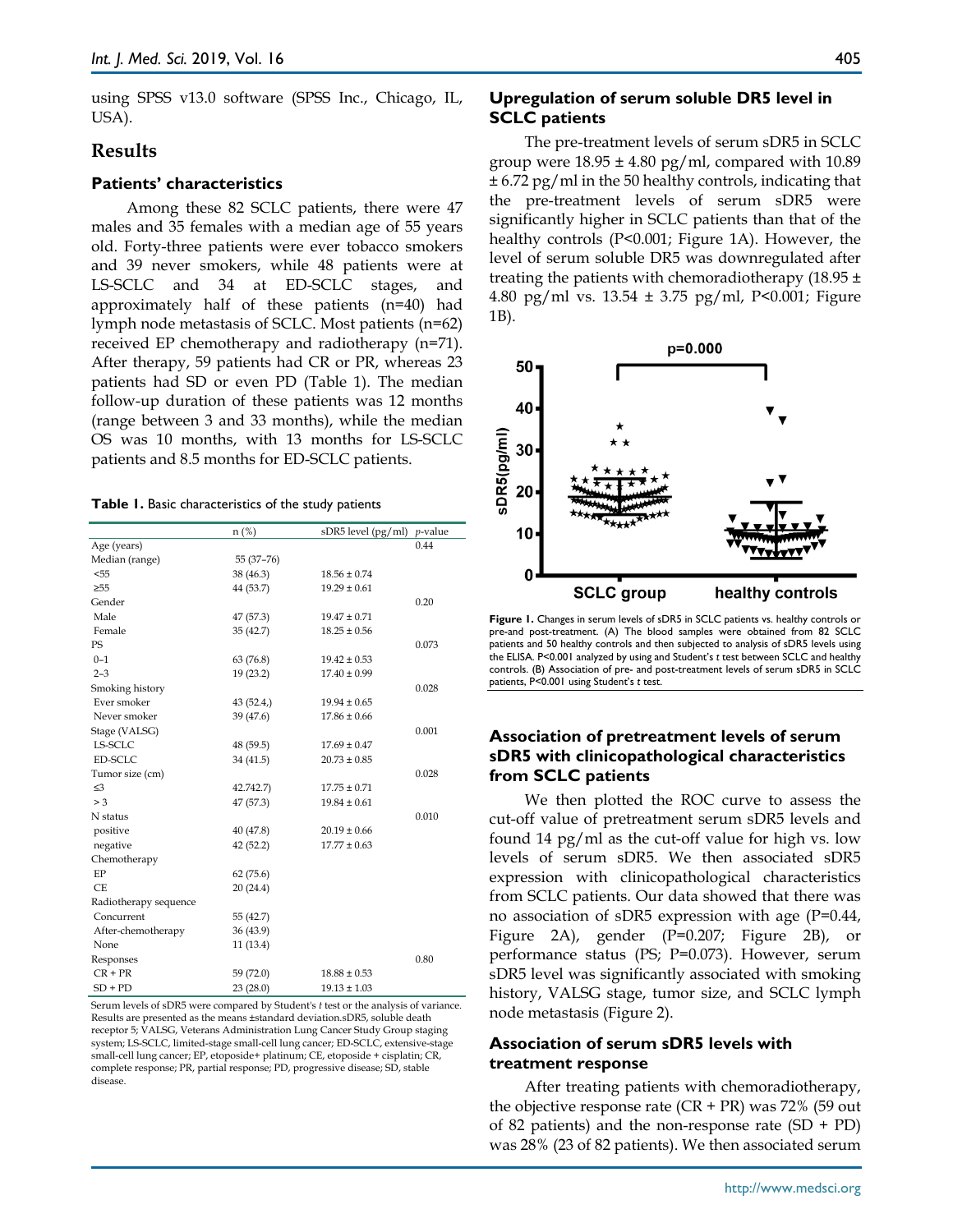sDR5 levels with treatment response and found that post-treatment levels of serum sDR5 were significantly associated with treatment responses (P<0.0001; Figure 3A); however, there was no significant association between pre-treatment level of serum sDR5 and treatment responses (P=0.62; Figure 3B).

#### **Univariate and multivariate analyses of OS**

We also performed the univariate and multivariate analyses to predict prognostic predictors for OS of these patients. Our univariate analysis data showed that the performance status, VALSG stages, N stage, post-treatment level of serum sDR5, and tobacco smoking were all prognostic predictors for OS of these patients, while our multivariate analysis demonstrated that the performance status, VALSG stages, post-treatment level of serum sDR5, and tobacco smoking were all prognostic predictors for OS of these patients (Table 2). However, the pre-treatment level of serum sDR5 was not associated with the OS of these patients (Table 2).

We also associated the post-treatment level of serum sDR5 with OS of these SCLC patients using the Kaplan–Meier curves and the log-rank test and found that the reduced post-treatment level of serum sDR5 was associated with better OS of these SCLC patients (Figure 4).



**Figure 2.** Association of pretreatment serum levels of sDR5 with clinicopathological characteristics from SCLC patients. (A) Pretreatment serum level of sDR5. It compares <55 years vs. ≥55 years patient age groups, P=0.44. (B) Pretreatment serum level of sDR5. Male patients vs. female patients, P=0.207. (C) Pretreatment serum level of sDR5. Patients with PS0-1 vs. PS2-3, P=0.073. (D) Pretreatment serum level of sDR5. Patients with never-smokers vs. ever-smokers, P=0.028. (E) Pretreatment serum level of sDR5. Patients in LS-SCLC vs. ED-SCLC groups, P=0.001. (F) Pretreatment serum level of sDR5. Patients with tumor size of <3 cm vs. ≥3 cm, P=0.010. (G) Pretreatment serum level of sDR5. Patients with lymph node metastasis vs. none lymph node metastasis, p=0.01. PS, performance status; LS-SCLC, limited stage small-cell lung cancer; ED-SCLC, extensive stage small-cell lung cancer; LNM(+), lymph node metastasis positive; LNM(-), lymph node metastasis negative; VALSG, Veterans Administration Lung Study Group.



**Figure 3.** Association of pre- and post-treatment levels of serum sDR5 in SCLC patients. The blood samples were obtained from 82 SCLC patients before and after treatment and then subjected to analysis of sDR5 levels using the ELISA. (A) Association of post-treatment levels of serum sDR5 in SCLC patients, with responders vs. non-responders, P<0.0001 using Student's *t* test. (B) Association of pretreatment levels of serum sDR5 in SCLC patients with responders vs. non-responders, P=0.62 using Student's *t* test.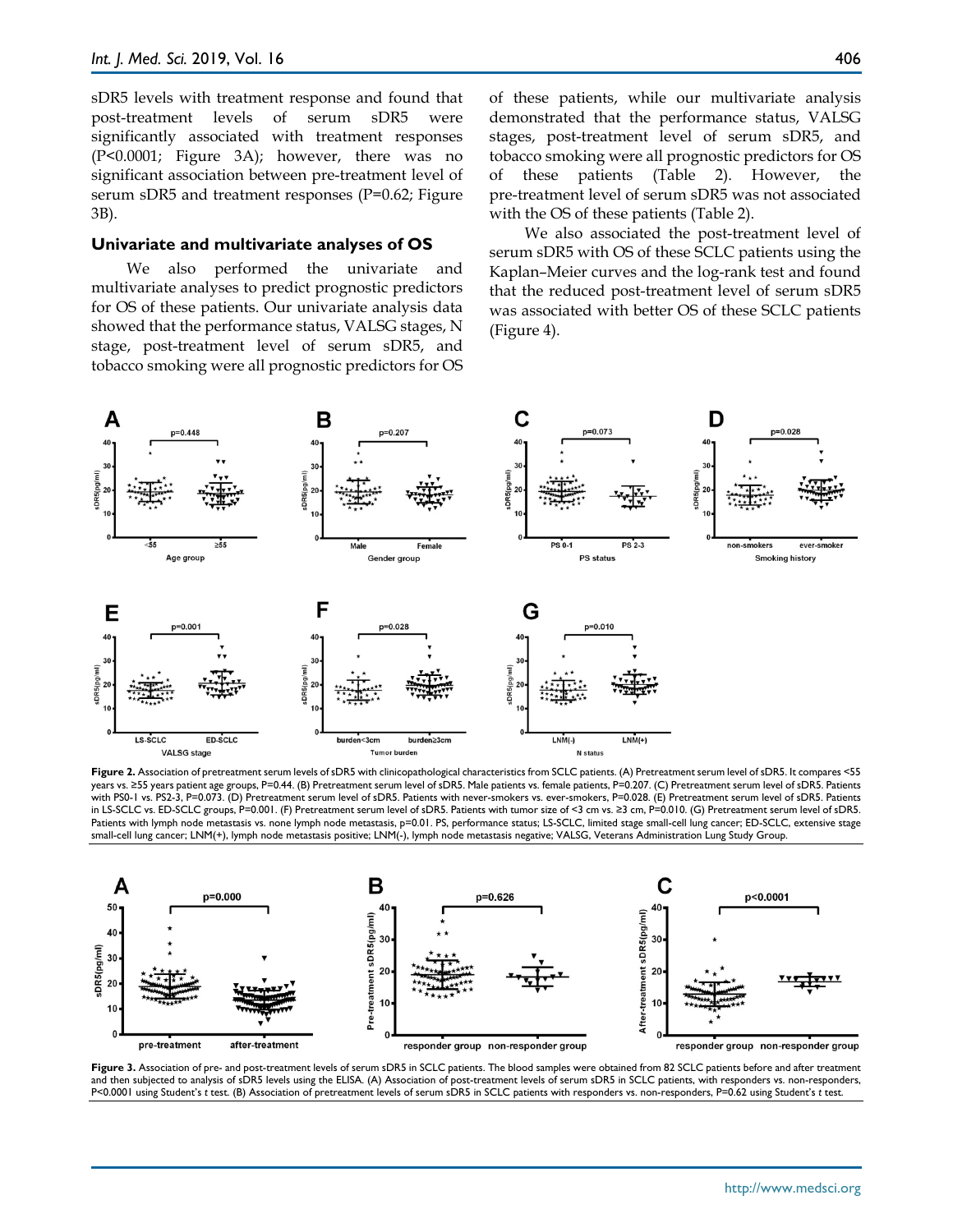**Table 2.** Univariate and multivariate analysis

| Characteristics          | Univariate |               |                 | Multivariate |               |                 |
|--------------------------|------------|---------------|-----------------|--------------|---------------|-----------------|
|                          | HR         | 95%CI         | <i>p</i> -value | HR           | 95%CI         | <i>p</i> -value |
| Gender                   | 1.27       | $0.77 - 1.10$ | 0.33            |              |               |                 |
| (male vs. female)        |            |               |                 |              |               |                 |
| Age (yrs.)               | 1.63       | $0.99 - 1.69$ | 0.053           |              |               |                 |
| $(≤65$ vs. ≥65)          |            |               |                 |              |               |                 |
| PS                       | 6.17       | 3.32-11.45    | < 0.001         | 2.30         | 1.13-4.68     | 0.021           |
| $(0-1 \text{ vs. } 2-3)$ |            |               |                 |              |               |                 |
| Clinical Stage (VALSG)   | 3.16       | 1.87-5.33     | < 0.001         | 0.48         | $0.54 - 1.63$ | 0.044           |
| (LS-SCLC vs. ED-SCLC)    |            |               |                 |              |               |                 |
| T Stage                  | 0.95       | $0.58 - 1.55$ | 0.84            |              |               |                 |
| $(1+2 \text{ vs. } 3)$   |            |               |                 |              |               |                 |
| N Stage                  | 0.55       | $0.33 - 0.91$ | 0.022           | 0.85         | $0.49 - 1.48$ | 0.57            |
| (negative vs. positive)  |            |               |                 |              |               |                 |
| Pre-sDR5                 | 0.75       | $0.46 - 1.22$ | 0.24            |              |               |                 |
| (negative vs. positive)  |            |               |                 |              |               |                 |
| After-sDR5               | 3.944      | 2.306-6.745   | < 0.001         | 2.30         | $1.04 - 5.07$ | 0.039           |
| (negative vs. positive)  |            |               |                 |              |               |                 |
| Smoking history          | 0.33       | $0.19 - 0.56$ | < 0.001         | 0.55         | $0.30 - 1.00$ | 0.051           |

CI, confidence interval; HR, hazard ratio; PS, performance status; VALSG, Veterans Administration Lung Cancer Study Group staging system; sDR5, soluble death receptor 5.



Figure 4. Kaplan–Meier curves stratified by the post-treatment levels of serum sDR5. The blood samples were obtained from SCLC patients after treatment and then subjected to ELISA analysis of sDR5 levels. To prepare the Kaplan–Meier curves, we selected the cut-off value of sDR5 point at 14 pg/ml according to the receiver operating characteristics analysis of 14 pg/ml. P<0.0001 analyzed by using the log-rank test.

## **Discussion**

SCLC remains a deadly disease, even after decade-long advancements in early detection and improvement of treatment options [29, 30]. In the current study, we found that the serum soluble DR5 level was upregulated in SCLC patients compared with that of the healthy controls. Thus, future studies with prospective patients could verify our current data so that serum sDR5 level could be used as an effective biomarker to assess the treatment responses and prognosis of SCLC patients.

Apoptosis is a mechanism in multicellular organisms to maintain homeostasis; for example, it is believed that children between 8 and 14 of age lose approximately 20 to 30 billion cells a day due to apoptosis [31]. Apoptosis is a controlled process whereby cell shrinkage, nuclear fragmentation, chromatin condensation, and chromosomal DNA

fragmentation are controlled by gene expression and activation through both intrinsic and extrinsic apoptotic pathways [12-16]*.* The TRAIL and TRAIL receptors can directly induce apoptosis of tumor cells through activation of the cell surface death receptors, while preserving normal cells [32, 33]. The TRAIL-DR5 apoptosis pathway was shown to play an important role in regulation of cell apoptosis [19] and associated with cancer development and progression [15, 16] as well as showed clinical significance of DR5 expression in human cancers. For instance, DR5 expression was independent prognostic indicator in bladder cancer and associated with better responses to treatment of patients [34].

Nuclear and cytoplasmic DR5 expression predicted survival of NSCLC after chemotherapy [15], whereas high DR5 expression was associated with worse disease-specific survival of renal cell carcinoma patients [35]. The pretreatment level of serum sDR5 was higher in NSCLC patients than that of healthy controls, but the post-treatment level of serum sDR5 failed to predict treatment responses progression-free survival of these NSCLC patients [26]. In our current study, we confirmed high levels of serum sDR5 in SCLC patients versus healthy controls. Our data also demonstrated that serum sDR5 was able to predict treatment responses of SCLC patients. All of these studies, including our own, demonstrated opposite effects of DR5 expression on cancer progression and the treatment responses. Thus further studies are needed. Overexpression of DR5 in cancer tissues could be due to fast-growing tumor cells lacking an appropriate blood supply, resulting in tumor cell death through induction of either apoptosis or necrosis and leading to increase in upregulation of apoptosis-related proteins.

In our current study, we identified 14 pg/ml as the cut-off value for high versus low levels of serum sDR5. Depending on the sample size and sensitivity of each ELISA, this cut-off value could vary; therefore, a future study with a large sample size could confirm our current data. Furthermore, the cellular origin of the increased serum sDR5 level is unknown. A previous study speculated that there was an association between sDR5 secretion and proliferation of tumor cells [15]. In our current study, we found that pretreatment level of serum sDR5 was associated with smoking history, VALSG stage, tumor size, and SCLC lymph node metastasis, indicating that increase in serum sDR5 level could be from tumor cells. Furthermore, our current data demonstrated that serum level of sDR5 was able to predict OS of SCLC patients, although proper detection of sDR5 levels in SCLC has not yet been established.